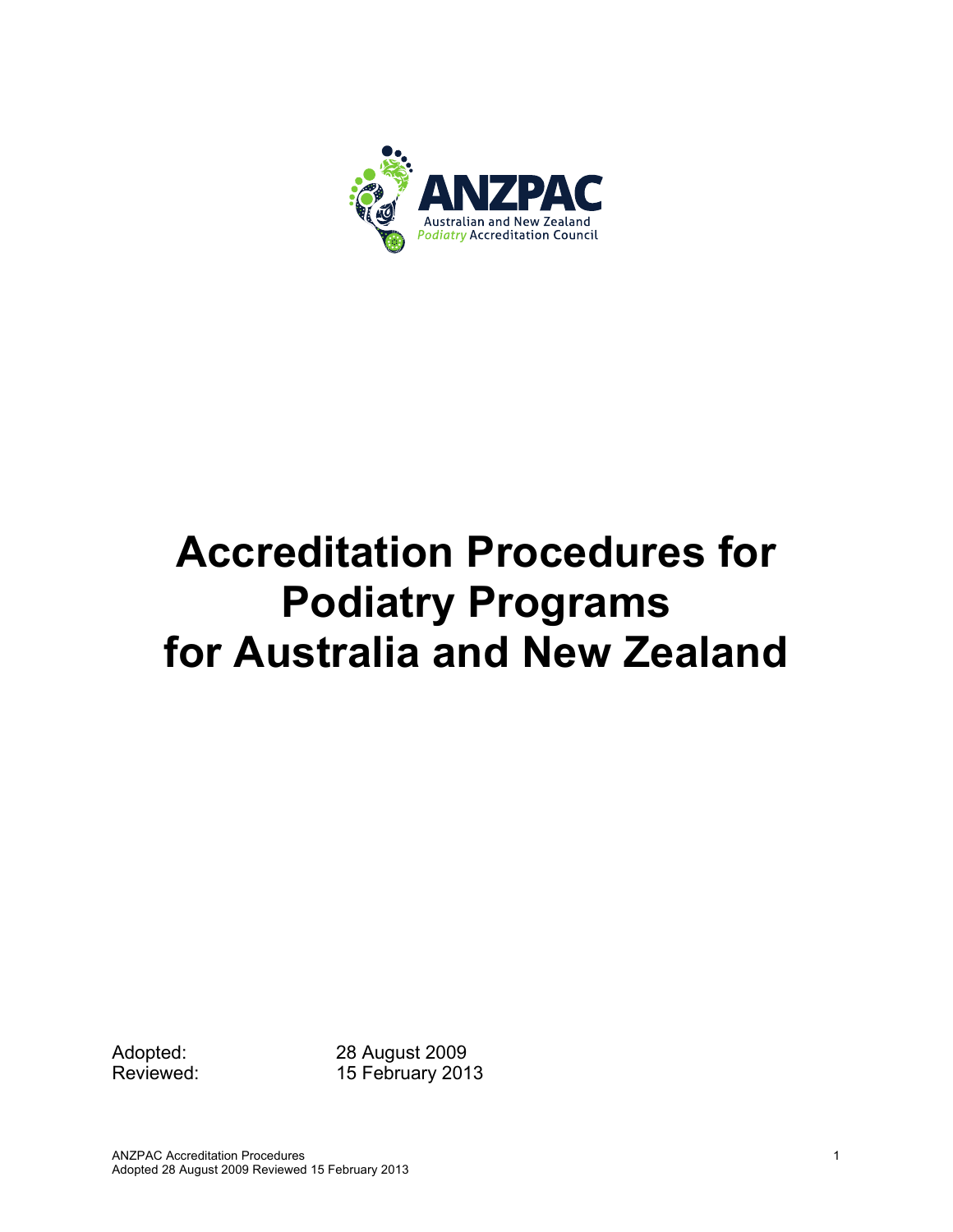# **1. Accreditation Procedures**

## *1.1 Introduction*

Under the *Health Practitioner Regulation National Law Act* as in force in each Australian State and Territory (the National Law)*,* the Australian and New Zealand Podiatry Accreditation Council (ANZPAC) may grant accreditation if it is reasonably satisfied that a program of study, and the education provider that provides it, meet approved accreditation standards. It may also grant accreditation if it is reasonably satisfied the provider and program of study substantially meet an approved accreditation standard, and the imposition of conditions on the approval will ensure the program meets the standard within a reasonable time. Having made a decision, ANZPAC reports its accreditation decision to the Podiatry Board of Australia (the Board) and/or the Podiatrists Board of New Zealand (PBNZ) when appropriate to enable both Boards to make a decision on the approval of the program of study for registration purposes.

In setting accreditation standards and awarding accreditation status, ANZPAC is also cognisant of the New Zealand *Health Practitioners Competence Assurance Act 2003* that provides a framework for the regulation of health practitioners in order to protect the public where there is a risk of harm from professional practice.

To facilitate accreditation of courses, ANZPAC has established an Accreditation Committee to make recommendations to the ANZPAC Board of Directors on matters concerning the accreditation of entry and graduate level podiatry programs of study. The Accreditation Committee consists of registration board representatives, members of the ANZPAC Board of Directors, academics, a registered podiatric practitioner and a community representative.

An Assessment Team is appointed and trained as required (consisting of four people including an academic from an Australasian education provider, a member of the ANZPAC Board of Directors, a registered podiatrist and a professional body representative). The Assessment Team conducts the accreditation and submits a report to the Accreditation Committee, who in turn submits its recommendations to the ANZPAC Board of Directors. The ANZPAC Board of Directors ultimately determines the result of the accreditation process for a program of study.

## *1.2 Types of Accreditation*

There are three types of accreditation status relevant to podiatry programs of study

- *Accreditation of existing programs of study*  the review and accreditation of existing programs of study every five years if no major changes occur
- *Major changes* the review of major changes to an accredited podiatry program
- *New programs –* the review of a new program of study

A summary of the processes, responsibilities and timelines prior to course commencement or timeframe for accreditation is indicated below.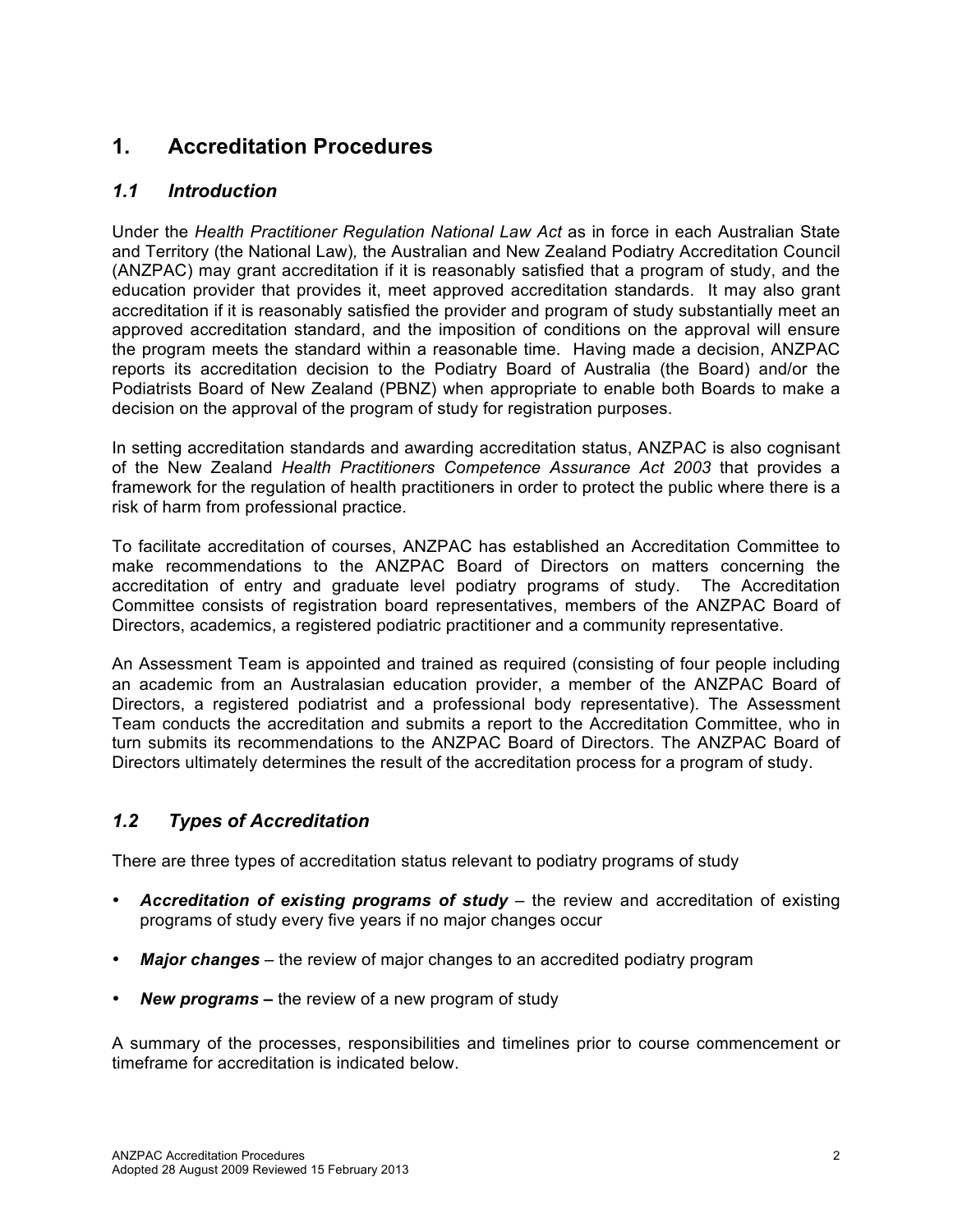| <b>Activity</b>                                                                                                                                                                                                                                                                                                                                                                                                                                                                                                                                                                                                                                                                                                                                                                                                                                                                                                                                                                                                                                                                             | <b>Responsibility</b>                         | <b>Timeline</b>     |
|---------------------------------------------------------------------------------------------------------------------------------------------------------------------------------------------------------------------------------------------------------------------------------------------------------------------------------------------------------------------------------------------------------------------------------------------------------------------------------------------------------------------------------------------------------------------------------------------------------------------------------------------------------------------------------------------------------------------------------------------------------------------------------------------------------------------------------------------------------------------------------------------------------------------------------------------------------------------------------------------------------------------------------------------------------------------------------------------|-----------------------------------------------|---------------------|
| Initial assessment for new programs or existing<br>programs of study<br>In accordance with Accreditation Status of<br>Australian and New Zealand Programs of Study                                                                                                                                                                                                                                                                                                                                                                                                                                                                                                                                                                                                                                                                                                                                                                                                                                                                                                                          | Education<br>Provider/ANZPAC                  | 24 months prior     |
| Documentation negotiation for accreditation<br><b>ANZPAC</b><br>advises<br>education<br>provider<br>οf<br>documentation required<br>Negotiation occurs regarding timelines, site visit<br>-<br>dates                                                                                                                                                                                                                                                                                                                                                                                                                                                                                                                                                                                                                                                                                                                                                                                                                                                                                        | Education<br>Provider/ANZPAC                  | 18 months prior     |
| Self Evaluation Report (SER) completion<br>Provides comprehensive self-evaluation of how<br>the course meets accreditation standards                                                                                                                                                                                                                                                                                                                                                                                                                                                                                                                                                                                                                                                                                                                                                                                                                                                                                                                                                        | <b>Education Provider</b>                     | 12 months prior     |
| Assessment Team Appointment/Review of SER<br>Assessment team appointment<br>Notification to education provider<br>$\overline{\phantom{a}}$<br>Conflict of interest notification opportunity (if<br>$\overline{\phantom{a}}$<br>needed by education provider)<br>Assessment team reviews SER<br>As required, education provider asked to provide<br>additional information with sufficient time allowed<br>for the education provider to provide this<br>information back to the team (generally $2 - 4$<br>weeks)<br>Initial site visit (if required to confirm or provide<br>additional information regarding facilities and<br>other aspects and providing opportunity for<br>response to SER)<br>Initial report recommendations:<br>$\overline{\phantom{a}}$<br>Satisfactory report: proceed to formal site<br>$\circ$<br>visit<br>Unsatisfactory report: SER format<br>$\circ$<br>aspects/additional information required<br>Unsatisfactory<br>Education<br>content:<br>$\circ$<br>provider not ready for formal inspection,<br>deficiencies<br>outlined<br>and<br>recommendations made | Accreditation<br>Committee/Assessment<br>Team | 12 months prior     |
| Formal Site Visit and Reporting<br>Assessment team spends 1-3 days on campus<br>studying all aspects of the program including:<br><b>Facilities</b><br>inspection,<br>staff/management<br>$\qquad \qquad \blacksquare$<br>interviews, financial/corporate records, student<br>credentials/grading/promotion/graduation<br>records<br>Assessment team may offer suggestions for<br>improvement<br>Exit interview with education provider/Head of<br>Program regarding initial findings<br>First draft report to be provided within 2 months<br>of site visit                                                                                                                                                                                                                                                                                                                                                                                                                                                                                                                                 | <b>Assessment Team</b>                        | 6 - 12 months prior |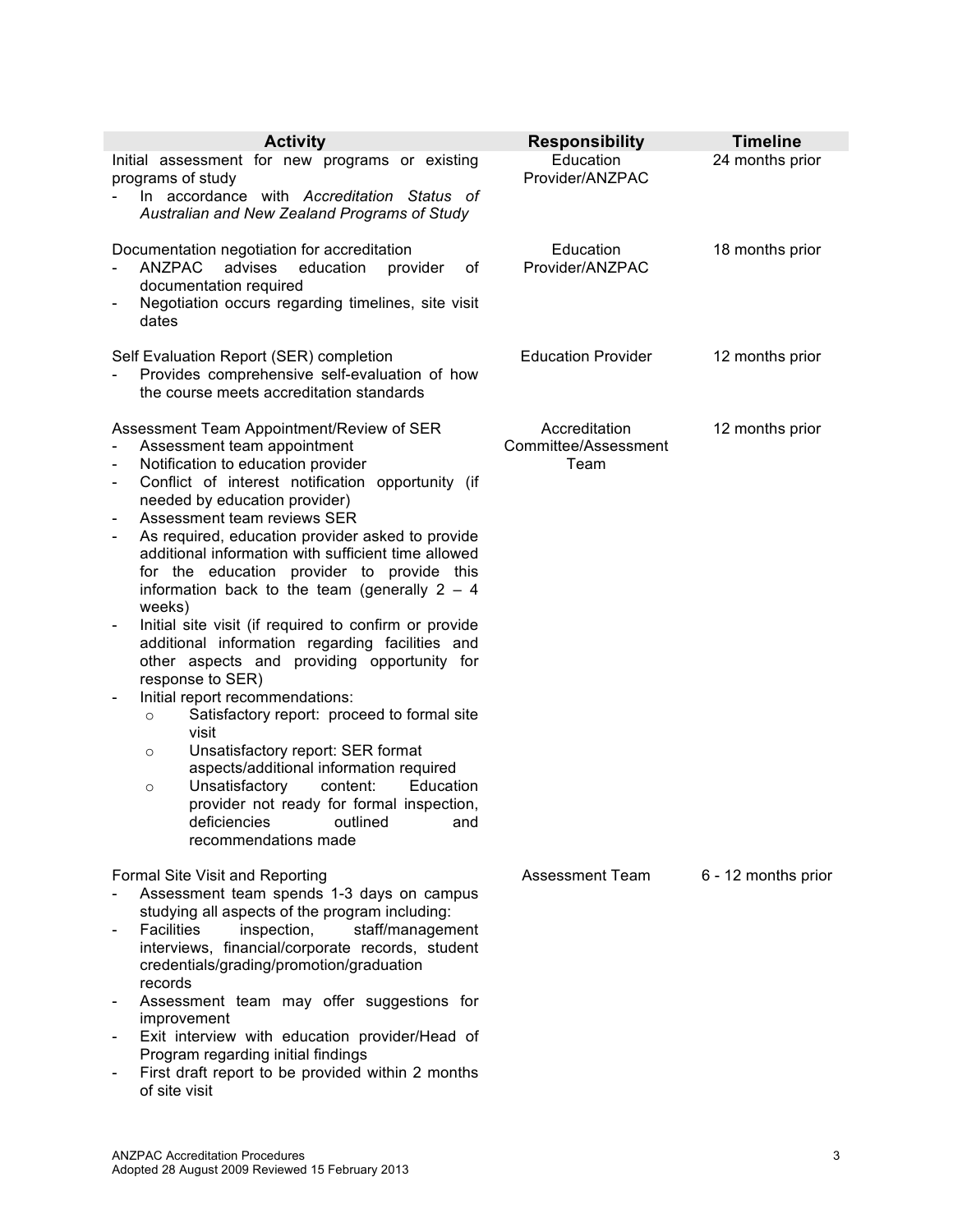| <b>Activity</b>                                                                                                                               | <b>Responsibility</b>                                   | <b>Timeline</b> |
|-----------------------------------------------------------------------------------------------------------------------------------------------|---------------------------------------------------------|-----------------|
| Formal Site Visit and Reporting (continued)<br>Education provider/Head of Program receives<br>report and forwards amended version (corrected  |                                                         |                 |
| for factual errors) to Assessment Team leader<br>Assessment<br>Team<br>completes<br>report<br>and<br>indicates recommendations and reasons    |                                                         |                 |
| <b>Report Finalisation and Recommendations</b><br>Assessment<br>distributed<br>team<br>report<br>to<br><b>Accreditation Committee</b>         | <b>Accreditation Committee</b>                          | 6 months prior  |
| Accreditation Committee finalises report and<br>makes a recommendation to ANZPAC Board of<br><b>Directors</b>                                 |                                                         |                 |
| Report sent to education provider seeking review<br>and written response                                                                      |                                                         |                 |
| Education<br>provider<br>provides<br>response<br>to<br><b>ANZPAC</b>                                                                          |                                                         |                 |
| Outcome of Accreditation<br>Accreditation determined according to options<br>available                                                        | Accreditation<br>Committee/Board of<br><b>Directors</b> | 3 months prior  |
| Notification of Outcome<br>Determination of<br>accreditation<br>notified<br>to<br>education provider and Podiatry<br>Board<br>0f<br>Australia | ANZPAC                                                  | 3 months prior  |
| Review available in accordance with Appeals<br>Policy                                                                                         |                                                         |                 |
| <b>Ongoing Monitoring</b><br>Annual report on each program of study                                                                           | <b>ANZPAC</b>                                           | Annually        |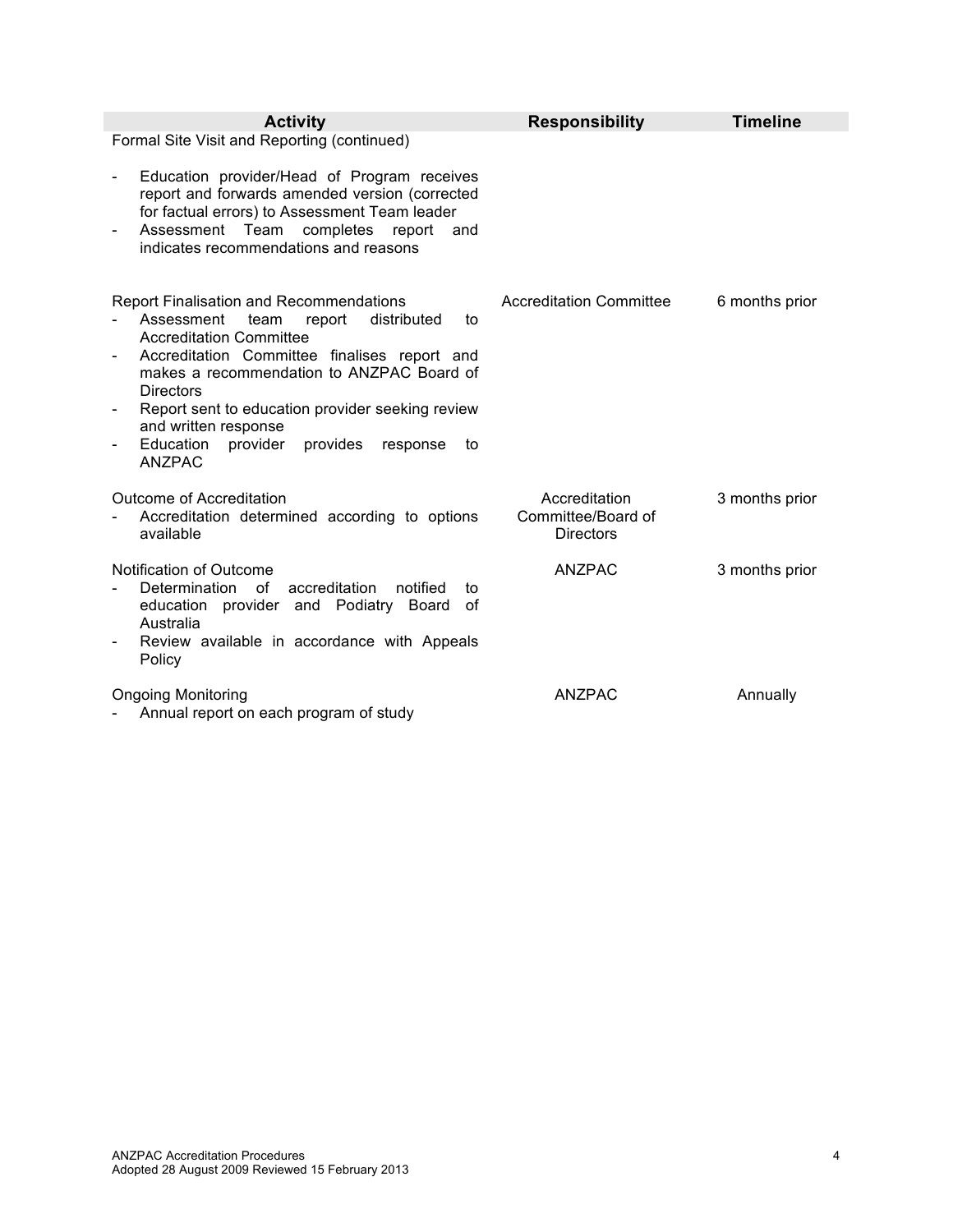# **2. Accreditation of Existing Programs of Study**

For the accreditation of existing programs of study, the education provider is required to submit a completed Self Evaluation Report (SER) to ANZPAC. The SER provides details of the full program and of the financial, physical and staff resources available to design and implement all years of the program and to support the program when fully established. The education provider's documentation must be submitted sufficiently in advance of the re-accreditation timeline (usually 12 months) to allow the education provider time to respond to any requirements of ANZPAC.

## *Options for accreditation of existing programs of study*

#### **Accreditation for five years**

Accreditation for five years is granted when the podiatry program of study meets the standards. This applies if there are no major changes to the program during the period of accreditation granted and no significant reduction of resources available to the program. The education provider is obliged to notify ANZPAC if it plans any major change to its podiatry program of study or if resources of the program have been significantly reduced.

#### **Accreditation for five years with conditions**

Accreditation with conditions will be granted when one or more standards are not fully met provided the education provider is capable of rectifying any shortcomings within a specified period. The education provider is required to notify ANZPAC when these shortcomings have been rectified.

ANZPAC reserves the right to revisit an education provider granted accreditation subject to conditions. In the event of the required progress not being achieved, accreditation may be limited to a shorter period of time or revoked.

#### **Accreditation for shorter periods with conditions**

If major deficiencies are identified, ANZPAC may grant accreditation with conditions for a period of less than five years. At the conclusion of this period, or sooner if the education provider considers that it has addressed the deficiencies, ANZPAC will conduct a review. This may take the form of a full assessment of the program with a view to granting accreditation for a further five years or a limited review concentrating on the areas where deficiencies were identified with a view to extending the current accreditation to five years.

#### **Accreditation refused**

Accreditation will be refused when there are significant deficiencies and ANZPAC judges, on the advice of its Accreditation Committee, that the education provider does not have the capacity to remedy them or does not accept the need to do so. In accordance with the National Law, if ANZPAC decides to refuse to accredit a program of study it must given written notice of the decision to the education provider that provides the program. The notice will state the reasons for the decision and that, within 30 days after receiving the notice, the education provider may apply to ANZPAC for an internal review of the decision. The notice must also state how the education provider may apply for an internal review.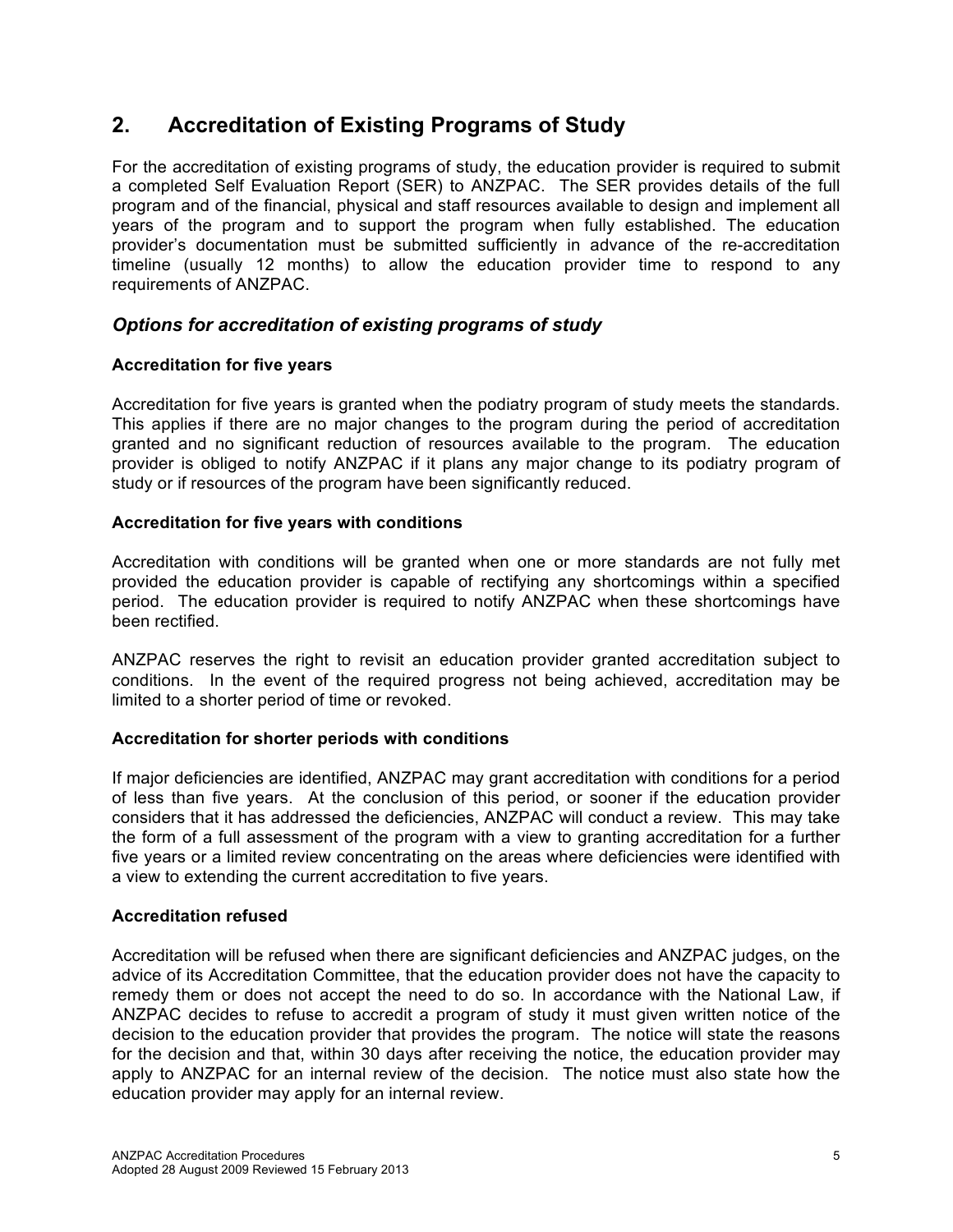# **3. Accreditation of Major Changes**

A major change to an accredited program of study may affect its accreditation status. A major change is defined as "*any change that impacts curriculum content and/or assessment structure*".

ANZPAC should be consulted if there is doubt as to whether a proposed change may constitute a major change. Education providers contemplating such changes are required to consult ANZPAC at least 12 months prior to any changes being introduced. ANZPAC must also be kept informed of significant steps in the change process. Failure to do so may result in insufficient time for ANZPAC to assess the program changes resulting in a change of accreditation status.

## *Assessment of proposed major changes*

The consideration of a major change is a two-stage process. In stage 1, the education provider submits a broad outline of the proposed program changes to ANZPAC at least 12 months prior to any changes being introduced. The submission should specify the proposed changes and the impact that these have on each standard. The submission should also address the capacity of the education provider to manage the change process, including any impact on students completing the currently accredited program.

In stage 2, the Accreditation Committee appoints an assessment team to review the submission, conduct a site visit if necessary and to provide advice either that the changes:

- Comply with the standards and the education provider has demonstrated capacity to manage the change process
- Does not comply with the standards and/or the education provider has not demonstrated a capacity to manage the change process.

## *Options for accreditation of major changes*

- Accreditation of modified program for the remainder of the current period of accreditation
- Accreditation of the modified program until completed by one cohort of graduates. Before expiry of the current period of accreditation, a date for re-accreditation of the whole program will be negotiated
- Accreditation of modified program, with conditions until completed by one cohort of graduates
- Accreditation refused

Accreditation will be refused when there are significant deficiencies and ANZPAC judges, on the advice of the Accreditation Committee, that the education provider does not have the capacity to remedy them or does not accept the need to do so.

In accordance with the National Law, if ANZPAC decided to refuse to accredit a program of study it must given written notice of the decision to the school that provides the program. The notice will state the reasons for the decision and that, within 30 days after receiving the notice, the school may apply to ANZPAC for an internal review of the decision. The notice must also state how the school may apply for an internal review.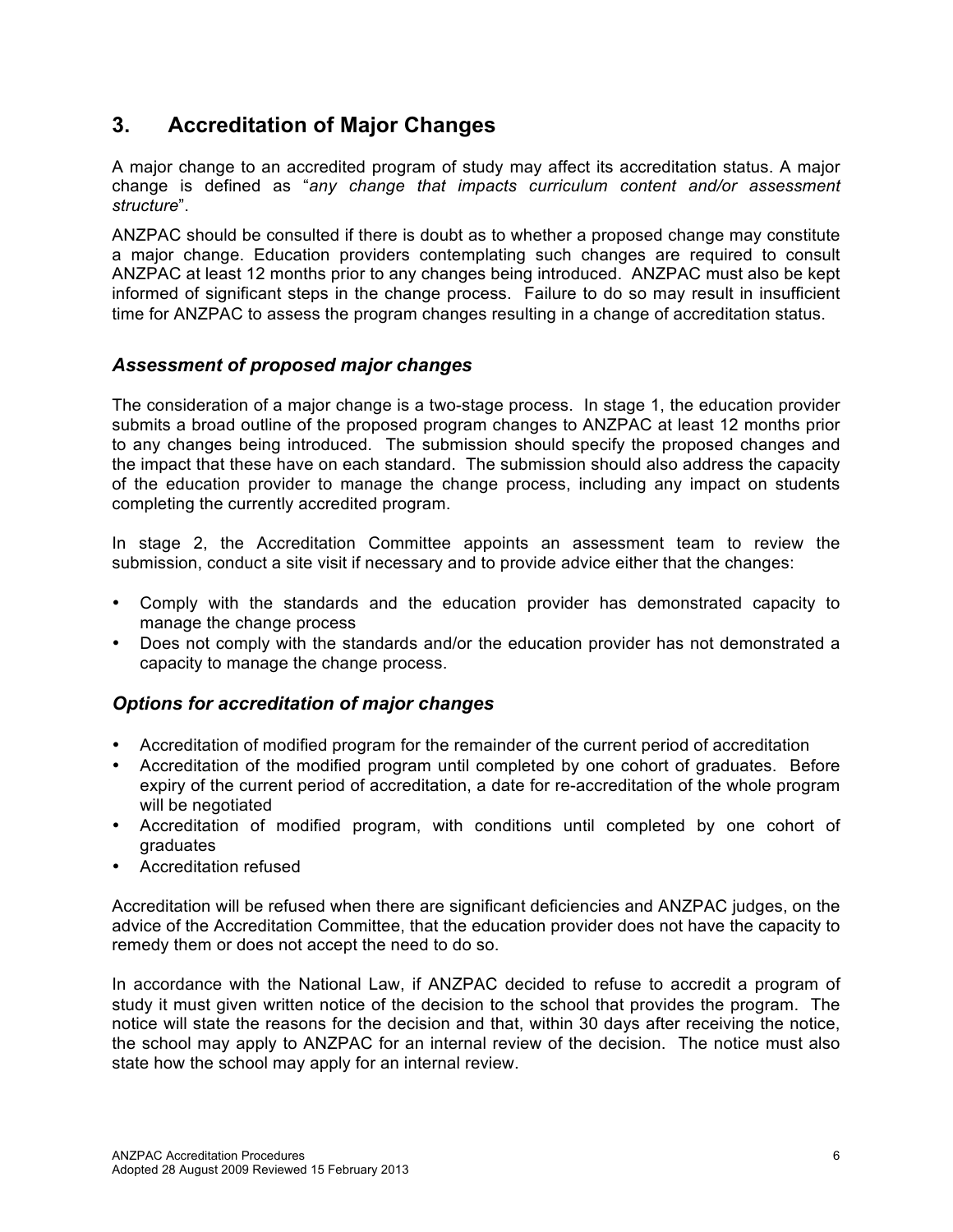# **4. Accreditation of New Programs of Study**

Education providers seeking accreditation of a new podiatry program of study are required to provide notification to ANZPAC not less than 24 months prior to the intended course commencement, such that criteria for accreditation and guidelines for program approval can be provided as the program is undergoing construction.

ANZPAC will not comment on the desirability or otherwise of a new podiatry program except to the extent that it has a legitimate concern for the overall standards of podiatric education. Education providers contemplating the establishment of a podiatry program of study need to conduct independent negotiations with the appropriate authorities. Education providers issuing media releases or publishing material regarding proposed new programs of study should seek approval from ANZPAC for any statements regarding ANZPAC and the accreditation process.

New programs of study are assessed against the same standards as established programs with these programs required to complete and submit a SER in the first instance. ANZPAC through the Accreditation Committee appoints an assessment team to undertake review of the SER. This involves consideration of an overview of the podiatry program plans and the resources available to support all years of the program, without examination of the detail of the curriculum. The purpose of this review is to determine whether the education provider's SER is sufficiently well developed to proceed with the accreditation process and to establish if the broad curriculum plan is likely to comply with the standards. The SER should include the following:

#### *Governance Context*

- Governance, administration and appointment processes for key positions of responsibility and overall links to institutional governance structure and funding
- Evidence of support from appropriate authorities concerning student places, financial aspects and clinical facilities
- Details of complicating factors including links with other institutions or authorities and strategies to address potential issues
- Mission and objectives including information on curriculum philosophy and relationship to program

#### *Students*

Students including selection, program promotion and progression

#### *Curriculum and Assessment*

- Program overview and major program components with sufficient detail to indicate if plans are likely to comply with accreditation standards, also highlighting unique or special features and strengths of the proposed program
- Program curriculum including curriculum planning process to date and progress, together with basic outline of program goals and objectives
- Teaching –research nexus including current situation and plans to build research profile
- Assessment of students including overall policy and any details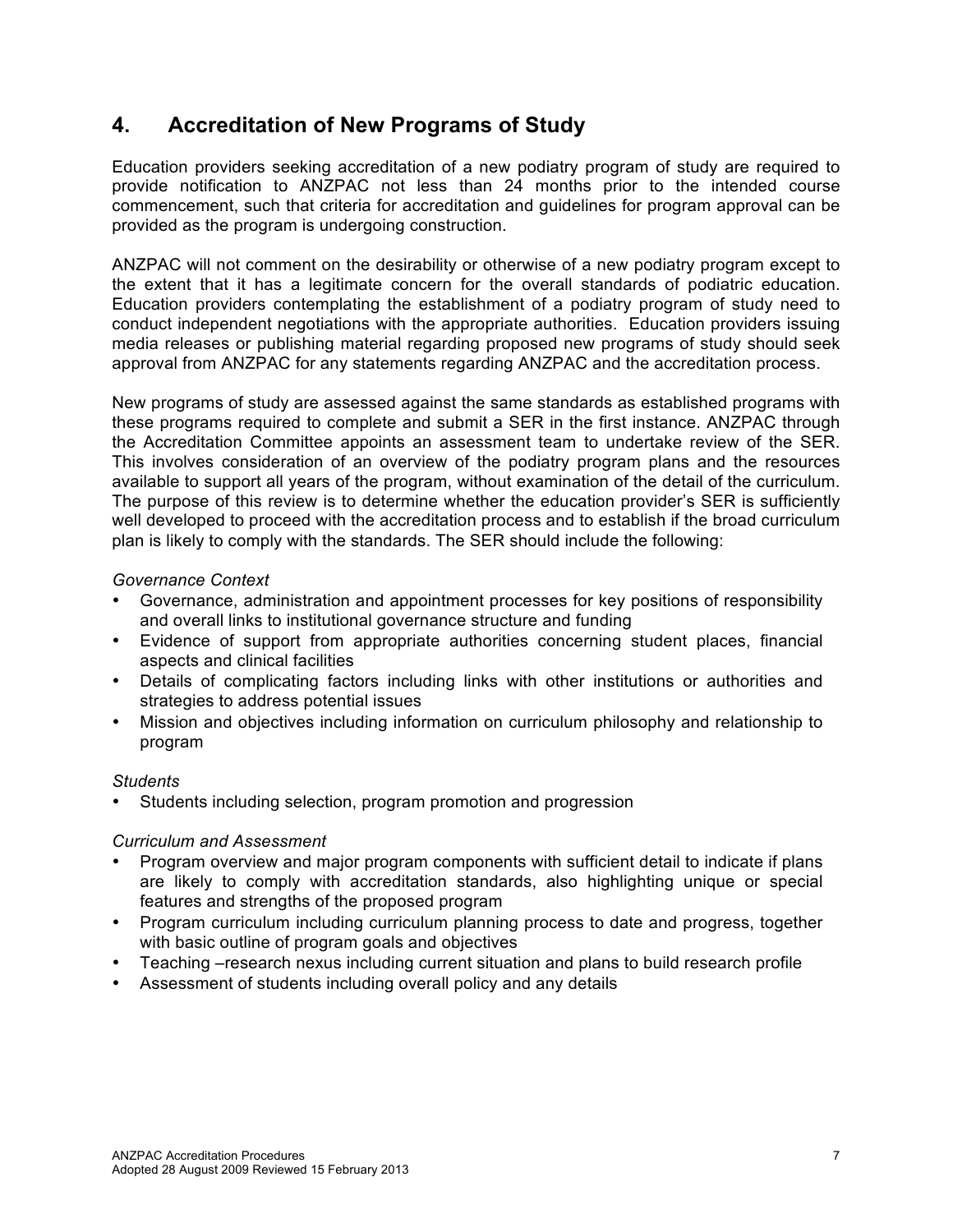#### *Educational Resources*

- Academic staff and clinical teachers and key appointment made or intended, staff development strategy and support for professional development of clinical teachers
- Educational resources including buildings, clinical sites, library, Information and Communication Technologies facilities
- Financial, physical, human and clinical resources overview for all years of the program

#### *Program Evaluation*

• Program evaluation and details of evaluation policy

#### *Options for accreditation of new programs of study*

#### *Accreditation with conditions*

Accreditation with conditions is granted after a satisfactory initial assessment. The primary condition is in place until after the first cohort of students completes the program. Other conditions may also apply on the direction of ANZPAC. Accreditation with conditions will be subject to satisfactory annual written reports relating to the operation and evaluation of these changes. ANZPAC will monitor the implementation of the program to ensure the education provider continues to meet the accreditation with conditions standards. When the first cohort of students is in its final year, the education provider will be required to submit a comprehensive progress report. Subject to a satisfactory report, ANZPAC will begin the accreditation process to assess the course as for an existing program of study.

#### *Unsatisfactory progress procedures*

In the event that ANZPAC finds that the required progress on the conditions is not being achieved or is unlikely to be achieved, ANZPAC may:

- Place further conditions on the accreditation and specify actions to be taken or issues to be addressed by the education provider; or
- Revoke accreditation from the education provider if it considers that the education provider is unable to deliver the program at a standard or in a manner compatible with the accreditation standards

#### *Accreditation is not granted*

Accreditation of the new program may be refused where the education provider has not satisfied ANZPAC that the complete program can be implemented and delivered at a level consistent with the standards. ANZPAC will advise the education provider on the deficiencies to be addressed before it will reconsider reaccreditation.

In accordance with the National Law, if ANZPAC decided to refuse to accredit a program of study it must given written notice of the decision to the education provider that provides the program. The notice will state the reasons for the decision and that, within 30 days after receiving the notice, the education provider may apply to ANZPAC for an internal review of the decision. The notice must also state how the education provider may apply for an internal review.